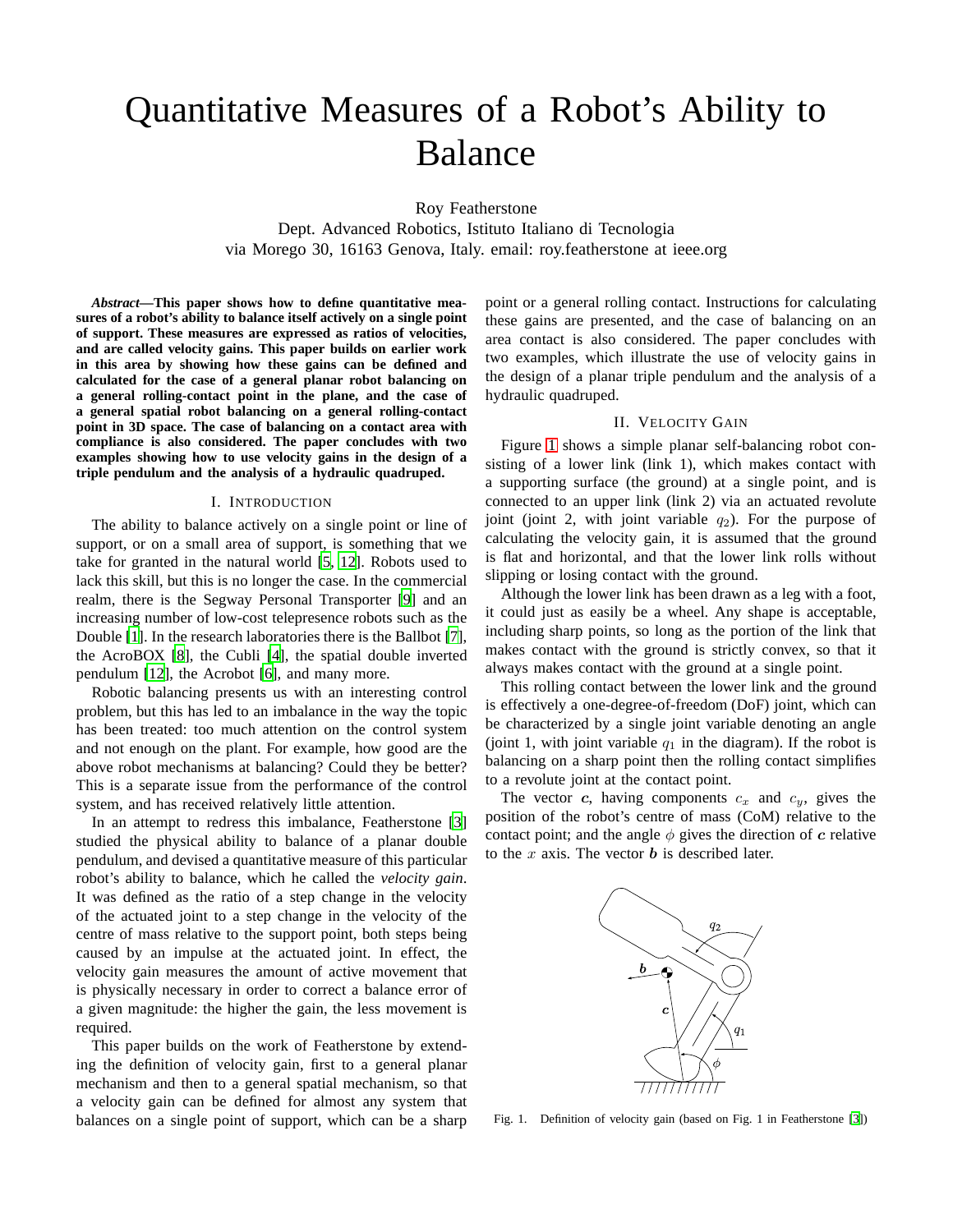The objective of a balance controller is either to drive  $c<sub>x</sub>$  to zero, or to drive  $\phi$  to 90°, by motions of the actuated joint. Therefore, from the point of view of the balance controller, the robot can be regarded as a plant in which the output is  $c_x$ or  $\phi$  and the input is  $q_2$ . So one could define the gain as

$$
G_{\rm v} = \frac{\partial c_x}{\partial q_2} \qquad \text{or} \qquad G_{\omega} = \frac{\partial \phi}{\partial q_2} \,. \tag{1}
$$

The larger the magnitudes of these gains, the greater the influence of the actuated joint over the motion of the CoM, and therefore the better the robot is at balancing.

However, it is not immediately obvious how to evaluate the partial derivatives in Eq. [1,](#page-1-0) so a better way to express the gains is

$$
G_{\rm v} = \frac{\Delta \dot{c}_x}{\Delta \dot{q}_2} \quad \text{and} \quad G_{\omega} = \frac{\Delta \dot{\phi}}{\Delta \dot{q}_2}, \quad (2)
$$

in which the quantities  $\Delta \dot{c}_x$ ,  $\Delta \dot{\phi}$  and  $\Delta \dot{q}_2$  all denote step changes in the velocities  $\dot{c}_x$ ,  $\phi$  and  $\dot{q}_2$  caused by an impulse applied at the actuated joint. As the gains are now expressed as ratios of velocities, they are called *velocity gains*.

The subscripts v and  $\omega$  indicate linear and angular velocity gains, respectively. (Featherstone [\[3\]](#page-7-8) defines only the angular velocity gain, but calls it  $G_v$ .) The choice of which gain to use depends on circumstances. For example,  $G_{\omega}$  is not defined when  $|c| = 0$ , so it is not appropriate in situations where the CoM could coincide with the contact point. Likewise,  $G_v$ does not distinguish between  $c_y > 0$  and  $c_y < 0$ , and can run into difficulty when  $c_y = 0$ , so it might not be appropriate in applications like swing-up control, where the CoM starts below the support point but must finish above it.

## *Calculation Method*

The equations below show how to calculate  $G_v$  and  $G_\omega$ for the special case of a sharp contact point, in which the robot simplifies to a planar 2R mechanism. The case of general rolling contact is covered in Section [V.](#page-3-0) To calculate the velocity gains, we assume that the following items are available:

- 1) a data structure rob containing a dynamic model of the robot (kinematic and inertia parameters, connectivity and joint type data);
- 2) a function  $H = \lim (rob, q)$  to calculate the joint-space inertia matrix  $H$  of the mechanism described by  $rob$ in the configuration described by the vector of joint position variables  $q$ ; and
- 3) a function  $[c_0, \dot{c}_0] = \text{cmpv}(rob, q, \dot{q})$  to calculate the position and velocity,  $c<sub>o</sub>$  and  $\dot{c}<sub>o</sub>$ , of the CoM expressed in base coordinates, given  $rob$ ,  $q$  and a vector of joint velocity variables  $\dot{q}$ .

Note that  $c<sub>o</sub>$  and  $\dot{c}<sub>o</sub>$  give the position and velocity of the CoM relative to the origin of base coordinates, whereas  $c$  and  $\dot{c}$ are the position and velocity relative to the support point. In Section [V](#page-3-0) these quantities will be different. However, for the special case of balancing on a sharp point we can make the origin of base coordinates coincide with the contact point so that  $c_o = c$  and  $\dot{c}_o = \dot{c}$ .

Given these functions, the gains can be calculated in two steps. In the first step, we use the impulsive equation of motion to calculate the velocity step changes caused by an impulse  $\iota$ (iota) at the actuated joint. The equation is

$$
\begin{bmatrix} H_{11} & H_{12} \\ H_{21} & H_{22} \end{bmatrix} \begin{bmatrix} \Delta \dot{q}_1 \\ \Delta \dot{q}_2 \end{bmatrix} = \begin{bmatrix} 0 \\ \iota \end{bmatrix}.
$$
 (3)

<span id="page-1-0"></span>Setting  $\Delta \dot{q}_2 = 1$  gives

<span id="page-1-1"></span>
$$
\Delta \dot{q}_1 = \frac{-H_{12}}{H_{11}}.
$$
\n(4)

In the second step, we calculate c and  $\Delta \dot{c}$  using

$$
[\mathbf{c}, \Delta \dot{\mathbf{c}}] = \text{cmpv}(rob, \mathbf{q}, \Delta \dot{\mathbf{q}}) \quad \text{with} \quad \Delta \dot{\mathbf{q}} = \begin{bmatrix} \Delta \dot{q}_1 \\ 1 \end{bmatrix}. \quad (5)
$$

The gains are then calculated as follows:

$$
G_v = \Delta \dot{c}_x
$$
 and  $G_{\omega} = \Delta \dot{\phi} = \frac{\mathbf{b} \cdot \Delta \dot{\mathbf{c}}}{|\mathbf{c}|}$  (6)

where  $\boldsymbol{b}$  is a unit vector at right-angles to  $\boldsymbol{c}$  in the direction of increasing  $\phi$ , and is given by  $\mathbf{b} = [-c_y \ c_x]^T / |\mathbf{c}|$ .

#### *Some Properties*

Several properties of  $G_{\omega}$  are listed in Featherstone [\[3](#page-7-8)], including the fact that it is a ratio of two angular velocities, and therefore a dimensionless quantity. This means that  $G_{\omega}$ is independent of both the overall mass and the overall size of the robot.  $G_v$  is also independent of overall mass, but not overall size. The mass-independence property carries over into 3D, and also to the case of robots with more than one actuator. The scale-invariance property of  $G_{\omega}$  also carries over into 3D, but it carries over into the multiple-actuator case only if all of the actuators used for balancing have joint variables that are angles.

As mentioned earlier,  $G_{\omega}$  is not defined when  $c = 0$ . It can also be shown that neither  $G_{\omega}$  nor  $G_{\nu}$  is defined where there is a step change in the local curvature at the contact point, since a step change in curvature causes a step change in the values of the velocity gains. If the gains have opposite signs on each side of the step, then it is impossible to balance the mechanism at that configuration because the controller has two ways to correct a balance error in one direction and no way to correct an error in the other direction. Balancing is also a practical impossibility within a neighbourhood of a continuous zero crossing.

Featherstone [\[3](#page-7-8)] also points out that mass can be redistributed within a mechanism in certain ways without altering its equation of motion, as explained in Featherstone [\[2,](#page-7-9) §9.7]. This fact, along with the invariances mentioned above, means that if a designer can find a single mechanism with a desirable balancing property, then a multi-parameter family of other mechanisms with the same property can immediately be generated simply by varying the parameters and combinations of parameters that have no effect on the velocity gains.

Velocity gain resembles the CoM Jacobian defined in Sugihara et al. [\[11\]](#page-7-10). The difference is that the CoM Jacobian is a mapping from a complete joint velocity vector to the motion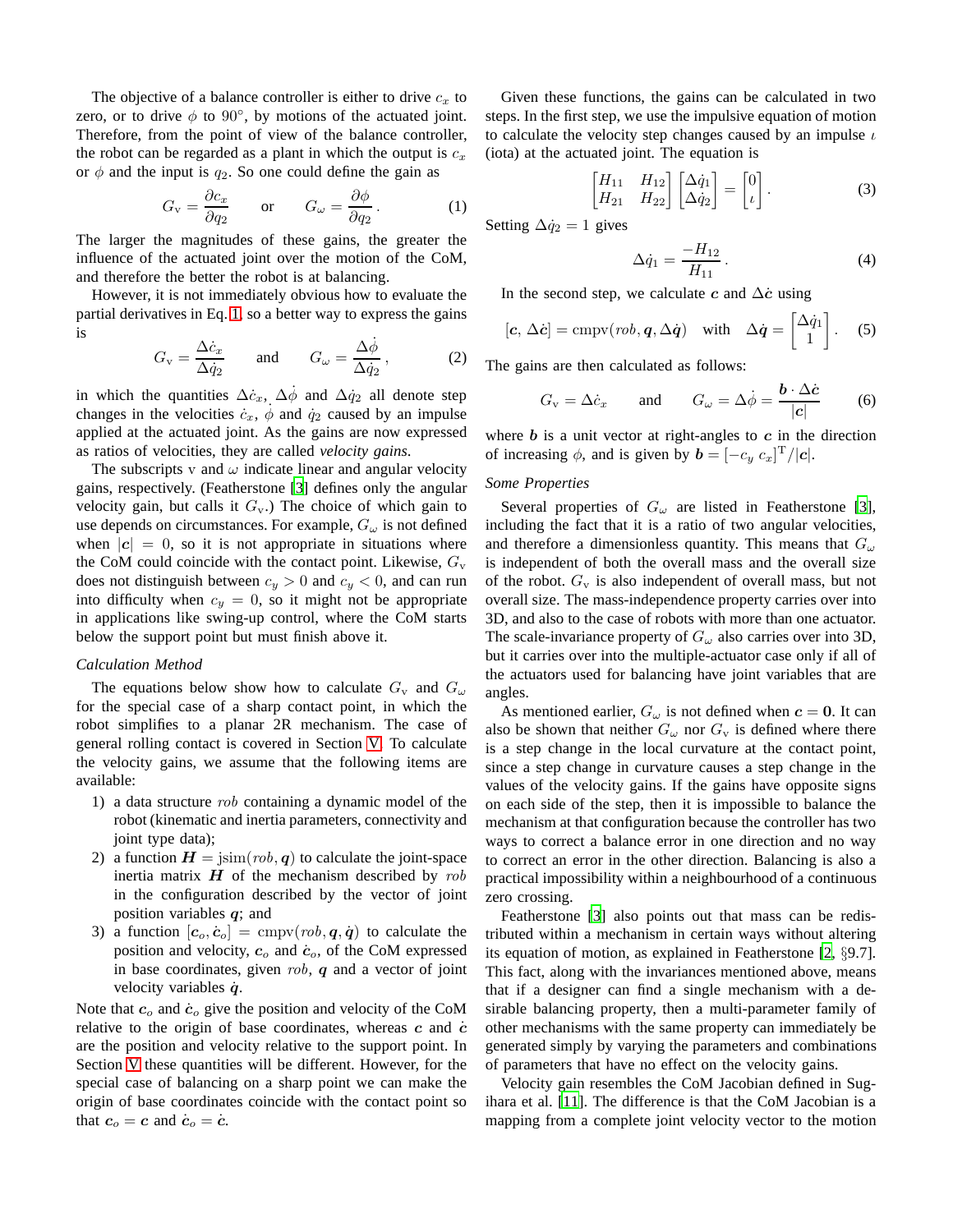of the CoM, whereas velocity gain is a mapping from active joint velocity to the motion of the CoM, in which the passive joint motion is deduced from the active joint motion.

#### *Area Contact*

Although velocity gain has been defined for a robot making a single point contact with the ground, it can easily be extended to robots that make an area contact if any of the following are true: (1) the ground is elastic, (2) the foot or leg is elastic, or (3) there is an elastic element between the actuator and the joint. If any of these are true then we can modify the definition of velocity gain to use the centre of pressure in place of the contact point. If item 3 is the only one that is true then it is necessary to use the velocity of the actuator in place of  $\dot{q}_2$ .

## III. EXTENSION TO MULTIPLE ACTUATED JOINTS

We now consider a general planar mechanism having  $n$  DoF, which includes the passive rolling contact with the ground. The vector of position variables is now  $q = [q_1 \; q_a^T]^T$ , where  $q_1$  is the angle of the rolling contact and  $q_a$  is the vector of position variables for the internal motion freedoms of the mechanism, which are assumed to be fully actuated. If the mechanism is a kinematic tree then  $q_a$  is the vector of joint position variables; otherwise it is a vector of generalized coordinates from which the joint variables can be calculated, in which case  $H$  is a generalized inertia matrix. Instructions for calculating such matrices can be found in several textbooks. We shall assume that a function  $\text{gim}(rob, q)$ , analogous to jsim, is available to calculate this matrix.

From a balancing point of view, the fundamental difference between a single actuated freedom and multiple actuated freedoms is that in the latter case the control system has the freedom to choose what movements to make in order to achieve or maintain balance. This choice affects the velocity gain, since some movements have more influence on the CoM than others. Indeed, it will usually be possible to find  $n - 2$ directions of motion in which the velocity gain is zero. To cater for this new possibility, we modify Eq. [6](#page-1-1) as follows:

$$
G_{\rm v}(\Delta \dot{q}_{\rm a}) = \Delta \dot{c}_x , \qquad G_{\omega}(\Delta \dot{q}_{\rm a}) = \Delta \dot{\phi} = \frac{\boldsymbol{b} \cdot \Delta \dot{c}}{|c|} , \quad (7)
$$

where  $\Delta \dot{q}_a$  is a velocity step chosen by the user, and  $\Delta \dot{c}$ and  $\Delta \dot{\phi}$  are the steps in c and  $\dot{\phi}$  resulting from the actuation impulse  $\iota$  that causes  $\Delta \dot{q}_a$ .

These gains are calculated in almost the same way as before. First we solve the impulsive equation of motion for  $\Delta \dot{q}_1$ :

$$
\begin{bmatrix} H_{11} & H_{1a} \\ H_{a1} & H_{aa} \end{bmatrix} \begin{bmatrix} \Delta \dot{q}_1 \\ \Delta \dot{q}_a \end{bmatrix} = \begin{bmatrix} 0 \\ \iota \end{bmatrix}
$$
 (8)

<span id="page-2-2"></span>giving

$$
\Delta \dot{q}_1 = \frac{-1}{H_{11}} H_{1a} \Delta \dot{q}_a. \tag{9}
$$

( $H_{1a}$  is a 1×(n−1) matrix.) Then we calculate c and  $\Delta \dot{c}$  from

$$
[\mathbf{c}, \Delta \dot{\mathbf{c}}] = \text{cmpv}(rob, \mathbf{q}, \begin{bmatrix} \Delta \dot{q}_1 \\ \Delta \dot{q}_a \end{bmatrix}). \tag{10}
$$

To understand the definitions in Eq. [7,](#page-2-0) suppose that the balance controller is using a *virtual joint*, with joint variable  $q_v$ , to perform its balancing task. This joint is mapped to the actuated motion freedoms according to  $q_i = f_i(q_v)$ ,  $i = 2 \dots n$ , where the functions  $f_i$  are chosen by the user. The virtual velocity variable therefore maps to the actuated velocity variables according to  $\dot{q}_i = (\partial f_i/\partial q_v)\dot{q}_v$ . A unit-magnitude velocity step of the virtual joint in the positive direction is obtained by setting  $\dot{q}_v = 1$ , which gives

$$
\Delta \dot{\boldsymbol{q}}_{\rm a} = \begin{bmatrix} \frac{\partial f_2}{\partial q_{\rm v}} & \frac{\partial f_3}{\partial q_{\rm v}} & \cdots & \frac{\partial f_n}{\partial q_{\rm v}} \end{bmatrix}^{\rm T} . \tag{11}
$$

So  $\Delta \dot{q}_a$  is actually a kind of Jacobian: mapping velocities, and therefore also velocity steps, from the virtual joint to the physical ones.

One new property of the velocity gains in Eq. [7](#page-2-0) is that they are linear in their arguments. Thus, for any two scalars  $\alpha_1$  and  $\alpha_2$  and any two vectors  $\Delta \dot{q}_{a1}$  and  $\Delta \dot{q}_{a2}$  we have

$$
G_{\rm v}(\alpha_1 \Delta \dot{q}_{\rm a1} + \alpha_2 \Delta \dot{q}_{\rm a2}) = \alpha_1 G_{\rm v}(\Delta \dot{q}_{\rm a1}) + \alpha_2 G_{\rm v}(\Delta \dot{q}_{\rm a2}) \tag{12}
$$

and

$$
G_{\omega}(\alpha_1 \Delta \dot{q}_{a1} + \alpha_2 \Delta \dot{q}_{a2}) = \alpha_1 G_{\omega}(\Delta \dot{q}_{a1}) + \alpha_2 G_{\omega}(\Delta \dot{q}_{a2}).
$$
\n(13)

An immediate consequence is that we only need to know the gains for the individual variables in  $\dot{q}_a$ , since all other gains are just linear combinations of these ones. If we define  $G_{vi}$ and  $G_{\omega i}$  to be the gains associated with variable i then we can define matrices

$$
\boldsymbol{G}_{\rm v} = \begin{bmatrix} G_{\rm v2} & G_{\rm v3} & \cdots & G_{\rm vn} \end{bmatrix} \tag{14}
$$

and

$$
G_{\omega} = \begin{bmatrix} G_{\omega 2} & G_{\omega 3} & \cdots & G_{\omega n} \end{bmatrix}
$$
 (15)

such that

and

$$
G_{\rm v}(\Delta \dot{\boldsymbol{q}}_{\rm a}) = \boldsymbol{G}_{\rm v} \,\Delta \dot{\boldsymbol{q}}_{\rm a} \tag{16}
$$

 $(17)$ 

$$
G_\omega (\Delta \dot{\boldsymbol{q}}_{\rm a}) = \boldsymbol{G}_\omega \, \Delta \dot{\boldsymbol{q}}_{\rm a} \, .
$$

## <span id="page-2-0"></span>*A Simple Example*

<span id="page-2-1"></span>Consider a planar triple pendulum containing two revolute joints and balancing on a sharp point. This robot is effectively a planar 3R mechanism in which joint 1 is passive and joints 2 and 3 are active. The vector of joint variables is  $\mathbf{q} = [q_1 \ q_2 \ q_3]^{\text{T}}$  and the vector of actuated joint variables is  $q_a = [q_2 \, q_3]^T$ . If the user is interested in using joint 2 for balancing then the relevant velocity gains are  $G_v(\Delta \dot{q}_a)$  and  $G_{\omega}(\Delta \dot{q}_a)$  with  $\Delta \dot{q}_a = [1 \ 0]^T$ , and the two gains are equal to  $G_{v2}$  and  $G_{\omega 2}$ . Likewise, if the user is interested in using joint 3 for balancing then  $\Delta \dot{q}_a = [0 \; 1]^T$ , and the two gains are equal to  $G_{v3}$  and  $G_{\omega 3}$ . Alternatively, if the user (or the balance controller) wishes to distribute the balancing motion equally between the two joints then the relevant gains are  $G_v(\Delta \dot{q}_a)$ and  $G_{\omega}(\Delta \dot{q}_a)$  with  $\Delta \dot{q}_a = [0.5 \ 0.5]^T$ .

This last choice illustrates why it is important to let the user supply  $\Delta \dot{q}_a$ . By specifying  $[0.5 \ 0.5]^T$  as the definition of a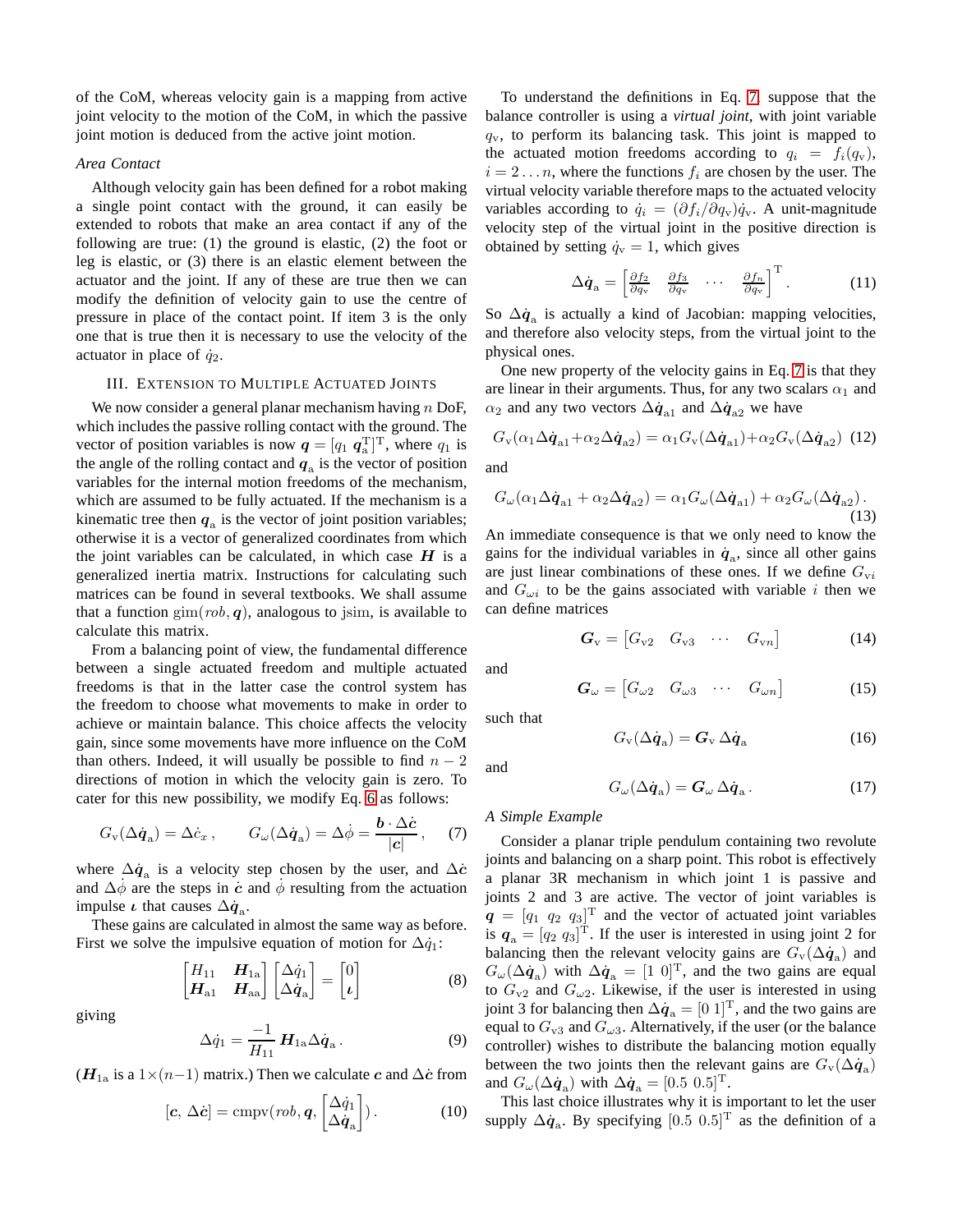unit velocity step, the user is tacitly adopting a 1-norm. But why not a 2-norm, or an  $\infty$ -norm, or some kind of weighted norm? The only reasonable answer is that this has to be left to the discretion of the user, since one cannot anticipate exactly what problem the user is trying to solve.

## IV. EXTENSION TO 3D

We now consider the case of a general spatial mechanism making a single point contact with a horizontal supporting surface located in the  $x-y$  plane of a Cartesian coordinate system with the  $z$  axis pointing up (world coordinates). The link that makes this contact (the leg) is able to roll without slipping in both the  $x$  and  $y$  directions, and it is able to spin about the contact normal. It therefore has three degrees of instantaneous motion freedom relative to the support surface. However, rolling in 3D is a well-known example of a nonholonomic constraint, and this particular constraint needs five position variables and three velocity variables.

We therefore characterize the motion of the leg relative to the support with position variables  $q_x$ ,  $q_y$ ,  $q_1$ ,  $q_2$  and  $q_3$ , and velocity variables  $\dot{q}_1$ ,  $\dot{q}_2$  and  $\dot{q}_3$ . The variables  $q_1$ ,  $q_2$  and  $q_3$ are a set of Euler angles describing the orientation of the leg, and  $\dot{q}_1$ ,  $\dot{q}_2$  and  $\dot{q}_3$  are their derivatives. The variables  $q_x$  and  $q_y$ give the  $x$  and  $y$  coordinates of the contact point, and cannot be computed directly from the other variables. Instead, they are calculated by integrating the velocity of the contact point, which can be computed directly from the other variables.

For the special case of balancing on a sharp contact point, the rolling contact simplifies to a spherical joint, and the position variables  $q_x$  and  $q_y$  become constants. In this case we choose the origin of the world coordinate system to be at the contact point, so that  $q_x = q_y = 0$ .

Overall, the robot has  $n$  degrees of velocity freedom, which can be partitioned into 3 passive DoF at the contact and  $n-3$ actuated DoF. We therefore define  $\dot{\boldsymbol{q}}_p = [\dot{q}_1 \ \dot{q}_2 \ \dot{q}_3]^T$ ,  $\dot{\boldsymbol{q}}_a =$  $[\dot{q}_4 \cdots \dot{q}_n]^{\text{T}}$  and  $\dot{q} = [\dot{q}_{\text{p}}^{\text{T}} \dot{q}_\text{a}^{\text{T}}]^{\text{T}}$ . We continue to assume the existence of data structure rob, describing both the robot and its contact with the ground, and the three functions jsim, gim and cmpv, which must now perform their calculations in 3D. The vectors  $c$  and  $\dot{c}$ , describing the position and velocity of the CoM relative to the contact point, are now 3D vectors.

The job of a balance controller in 3D is to bring the CoM directly above the support point. This means either driving both  $c_x$  and  $c_y$  to zero, or making c point upwards. We therefore define the 3D versions of the velocity gains as follows:

<span id="page-3-1"></span>
$$
G_{\rm v}(\Delta \dot{\boldsymbol{q}}_{\rm a}) = \begin{bmatrix} \Delta \dot{c}_x \\ \Delta \dot{c}_y \end{bmatrix} \quad \text{and} \quad G_{\omega}(\Delta \dot{\boldsymbol{q}}_{\rm a}) = \frac{\boldsymbol{c} \times \Delta \dot{\boldsymbol{c}}}{|\boldsymbol{c}|^2} \,. \tag{18}
$$

 $G_{\omega}$  is now the angular velocity vector that is perpendicular to both  $c$  and  $\dot{c}$ , and that describes the rate of change of the direction of c. These definitions are compatible with their planar counterparts, and simplify to the planar versions if the robot happens to be planar and moving in a vertical plane.

As the balance controller now needs to control two degrees of rolling freedom, it requires two virtual joints with linearly

independent velocity gains. Motions about these two virtual joints will cause rolling of the leg in two different directions, and the set of all linear combinations of motions about these joints spans the set of all rolling directions. The robot can be regarded as being good at balancing if it has a high velocity gain in every direction. If the robot's ability to balance must be described by a single scalar, then choose the smallest gain in this set, because this is the direction in which the robot is least able to balance, and therefore most likely to fall over.

Another difference between the 2D and 3D cases is that in the 2D case there is a single passive DoF and the controller is required to control it, whereas in the 3D case there are 3 passive DoF but the controller is only required to control two of them. The third passive DoF is the freedom of the leg to spin about the contact normal. This motion must be taken into account, because spinning motions do occur during balancing, but there is no need to control these motions for the purpose of achieving and maintaining balance. Indeed, the spin freedom is sometimes described as intrinsically uncontrollable, although this is only correct if spinning is frictionless. The subject of spin control is separate from balance control, and is outside the scope of this paper.

The spatial velocity gains are calculated in a similar manner to their planar counterparts. Assuming a sharp contact point, the first step is to calculate  $\Delta \dot{q}_p$  from the given value of  $\Delta \dot{q}_a$ using the impulsive equation of motion:

$$
\begin{bmatrix} \boldsymbol{H}_{\text{pp}} & \boldsymbol{H}_{\text{pa}} \\ \boldsymbol{H}_{\text{ap}} & \boldsymbol{H}_{\text{aa}} \end{bmatrix} \begin{bmatrix} \Delta \boldsymbol{\dot{q}}_{\text{p}} \\ \Delta \boldsymbol{\dot{q}}_{\text{a}} \end{bmatrix} = \begin{bmatrix} \boldsymbol{0} \\ \boldsymbol{\iota} \end{bmatrix} \tag{19}
$$

giving

$$
\Delta \dot{\boldsymbol{q}}_{\rm p} = -\boldsymbol{H}_{\rm pp}^{-1} \, \boldsymbol{H}_{\rm pa} \, \Delta \dot{\boldsymbol{q}}_{\rm a} \,. \tag{20}
$$

We then calculate c and  $\Delta\dot{c}$  using

$$
[\mathbf{c}, \Delta \dot{\mathbf{c}}] = \text{cmpv}(rob, \mathbf{q}, \begin{bmatrix} \Delta \dot{\mathbf{q}}_{\text{p}} \\ \Delta \dot{\mathbf{q}}_{\text{a}} \end{bmatrix}), \tag{21}
$$

and then calculate the gains using Eq. [18.](#page-3-1) The calculation method for a general rolling contact is the subject of the next section.

## V. GENERAL ROLLING CONTACT

<span id="page-3-0"></span>In the preceding sections, definitions were given for a general rolling contact, but calculation methods were restricted to the case of balancing on a sharp point. This section presents the calculation methods for a general rolling contact. The general method is to augment the robot model with extra degrees of freedom, and then impose the kinematic constraints of the rolling contact. This approach allows us to reuse the functions jsim, gim and cmpv defined earlier, and requires only one new function, roll, which is explained below. However, the 2D and 3D cases differ in their details because the former is holonomic and the latter nonholonomic.

# *Rolling in 2D*

Figure [2](#page-4-0) shows the kinematics of a planar rolling contact. A coordinate frame is fixed in the leg, and the three variables  $q_x$ ,  $q_y$  and  $q_1$  give the position and orientation of this frame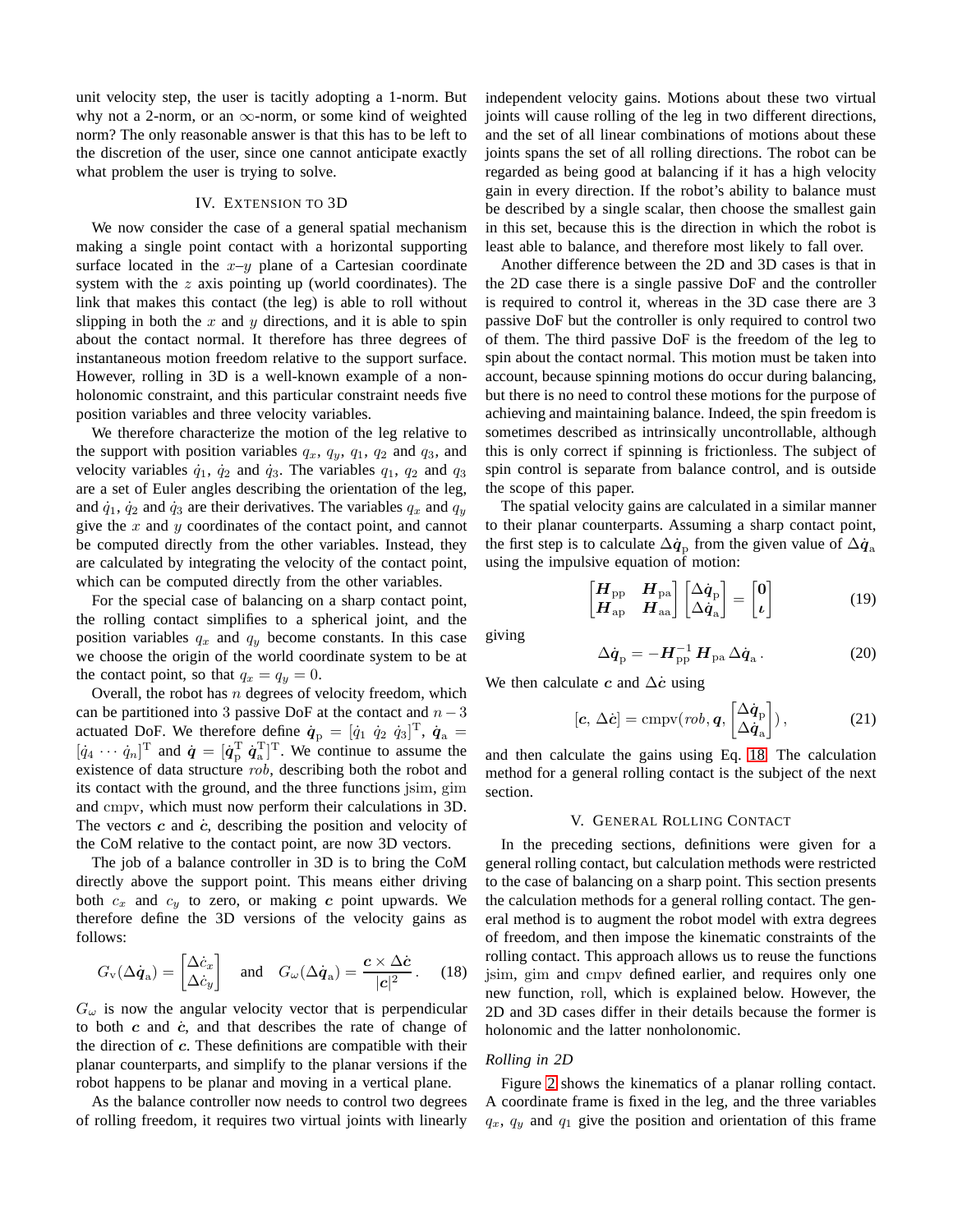

<span id="page-4-0"></span>Fig. 2. Kinematics of rolling in 2D

relative to the base coordinate frame, which is positioned so that its x axis lies on the support surface. A fourth variable,  $\xi$ , serves to locate the contact point. The vectors  $c$  and  $c<sub>o</sub>$  are as defined earlier. However, whereas we previously assumed that the contact point was located at the origin of base coordinates, so that  $c = c<sub>o</sub>$ , we now have a new relationship between them:

$$
\boldsymbol{c} = \boldsymbol{c}_o - \begin{bmatrix} q_x + \xi \\ 0 \end{bmatrix} . \tag{22}
$$

 $(\xi$  is negative in the diagram.)

In the data structure rob, the leg is connected to the ground via a planar joint (i.e., two prismatic joints and a revolute joint), so that the leg has a full 3 DoF relative to the ground. Thus, the robot has been augmented with an extra 2 DoF (it now has  $n + 2$  DoF), and the variables  $q_x$  and  $q_y$  are being treated as independent. It therefore follows that the functions jsim, gim and cmpv must be given an augmented position vector,  $q'$ , as argument, and also an augmented velocity vector,  $\dot{q}$ , in the case of cmpv. These are defined as follows:

$$
\mathbf{q}' = \begin{bmatrix} q_x \\ q_y \\ q_1 \\ q_a \end{bmatrix} \quad \text{and} \quad \mathbf{q}' = \begin{bmatrix} \dot{q}_x \\ \dot{q}_y \\ \dot{q}_1 \\ \dot{q}_a \end{bmatrix} . \tag{23}
$$

We now introduce a new function,  $roll(rob, q_1)$ , to calculate the kinematics of the rolling contact. Specifically, the following quantities are calculated:  $q_x$ ,  $q_y$ ,  $\xi$ ,  $X$  ( $=dq_x/dq_1$ ),  $Y$  $(=\mathrm{d}q_y/\mathrm{d}q_1)$  and  $\Xi$  ( $=\mathrm{d}\xi/\mathrm{d}q_1$ ). Observe that  $q_1$  is the independent variable, and that everything in this list is computed as a function of  $q_1$ . *rob* appears in the argument list because roll needs to know the shape of the foot, and it is assumed that this data is stored in rob.

It was mentioned earlier that the velocity gain is not defined if there is a step change in foot curvature at the contact point. This effect enters into the calculation via the derivatives  $X$ , Y and  $\Xi$ , which depend on the curvature at the contact point, and which undergo a step change in value if there is a step change in curvature.

The functions jsim and gim calculate an augmented inertia matrix,  $H'$ , which is a  $(n+2)\times(n+2)$  matrix. This is converted to the  $n \times n$  generalized inertia matrix  $H$ , which includes the kinematics of the rolling contact, as follows:

$$
H = G^{\mathrm{T}} H' G \tag{24}
$$

<span id="page-4-4"></span>where

$$
G = \begin{bmatrix} X & 0 \\ Y & 0 \\ 1 & 0 \\ 0 & 1_{(n-1)\times(n-1)} \end{bmatrix} .
$$
 (25)

Given  $H$ , the next step is to calculate  $\Delta \dot{q}_1$  from Eqs. [8](#page-2-1) and [9.](#page-2-2) One can then calculate  $c_o$  and  $\Delta \dot{c}_o$  from

$$
[\mathbf{c}_o, \Delta \dot{\mathbf{c}}_o] = \text{cmpv}(rob, \mathbf{q}', \Delta \dot{\mathbf{q}}')
$$
 (26)

<span id="page-4-5"></span>where

<span id="page-4-7"></span><span id="page-4-6"></span>
$$
\Delta \dot{\mathbf{q}}' = \begin{bmatrix} X \Delta \dot{q}_1 \\ Y \Delta \dot{q}_1 \\ \Delta \dot{q}_1 \\ \Delta \dot{\mathbf{q}}_a \end{bmatrix} . \tag{27}
$$

Finally, c is calculated from Eq. [22,](#page-4-1) and  $\Delta \dot{c}$  is calculated from

$$
\Delta \dot{\mathbf{c}} = \Delta \dot{\mathbf{c}}_o - \begin{bmatrix} (X + \Xi)\Delta \dot{q}_1 \\ 0 \end{bmatrix}.
$$
 (28)

<span id="page-4-1"></span>To summarize, the calculation procedure for obtaining the velocity gains in the case of a general planar rolling contact is as follows:

- 1) call roll to obtain  $q_x$ ,  $q_y$ , etc.;
- 2) form  $q'$  as per Eq. [23,](#page-4-2) and call either jsim or gim to obtain  $H'$ ;
- 3) calculate  $H$  using Eqs. [24](#page-4-3) and [25;](#page-4-4)
- 4) calculate  $\Delta \dot{q}_1$  using Eq. [9;](#page-2-2)
- 5) form  $\Delta \dot{q}'$  as per Eq. [27](#page-4-5) and calculate  $c_o$  and  $\Delta \dot{c}_o$  using Eq. [26;](#page-4-6)
- 6) calculate c and  $\Delta \dot{c}$  using Eqs. [22](#page-4-1) and [28;](#page-4-7) and
- 7) calculate the velocity gains using Eq. [7.](#page-2-0)

<span id="page-4-2"></span>Although the kinematics of a general rolling contact can be very complicated, it is worth mentioning that if the leg happens to be a circular wheel, and the leg coordinate frame is at the centre of the wheel, then  $\xi = \overline{z} = Y = 0$  and  $y = X = r$ (the radius of the wheel).

#### *Rolling in 3D*

The calculation procedure for a general rolling contact in 3D follows the same pattern as for a general rolling contact in 2D, but with some differences in the details, as follows. First, the leg is now connected to the world coordinate frame by a 6-DoF joint, consisting of three translations and three rotations. Thus, the robot model in rob has been augmented with three translational DoF, with corresponding variables  $q_x$ ,  $q_y$  and  $q_z$ , and now has  $n+3$  DoF in total. It therefore follows that the augmented vectors q' and  $\Delta \dot{q}$ ' and the matrix G all have an extra row corresponding to the new z coordinate, and that  $H'$  is now a  $(n+3) \times (n+3)$  matrix.

<span id="page-4-3"></span>Next,  $q_{\rm p}$  and  $\Delta \dot{q}_{\rm p}$  replace  $q_1$  and  $\Delta \dot{q}_1$ , and this implies some changes in the dimensions of other quantities. In particular, X and Y are now  $1\times3$  matrices, and  $\Xi$  is a  $2\times3$  matrix because  $\xi$  is now a 2D vector with x and y components. The relationship between  $c$  and  $c<sub>o</sub>$  is now

$$
\boldsymbol{c} = \boldsymbol{c}_o - \begin{bmatrix} q_x - \xi_x \\ q_y - \xi_y \\ 0 \end{bmatrix}, \qquad (29)
$$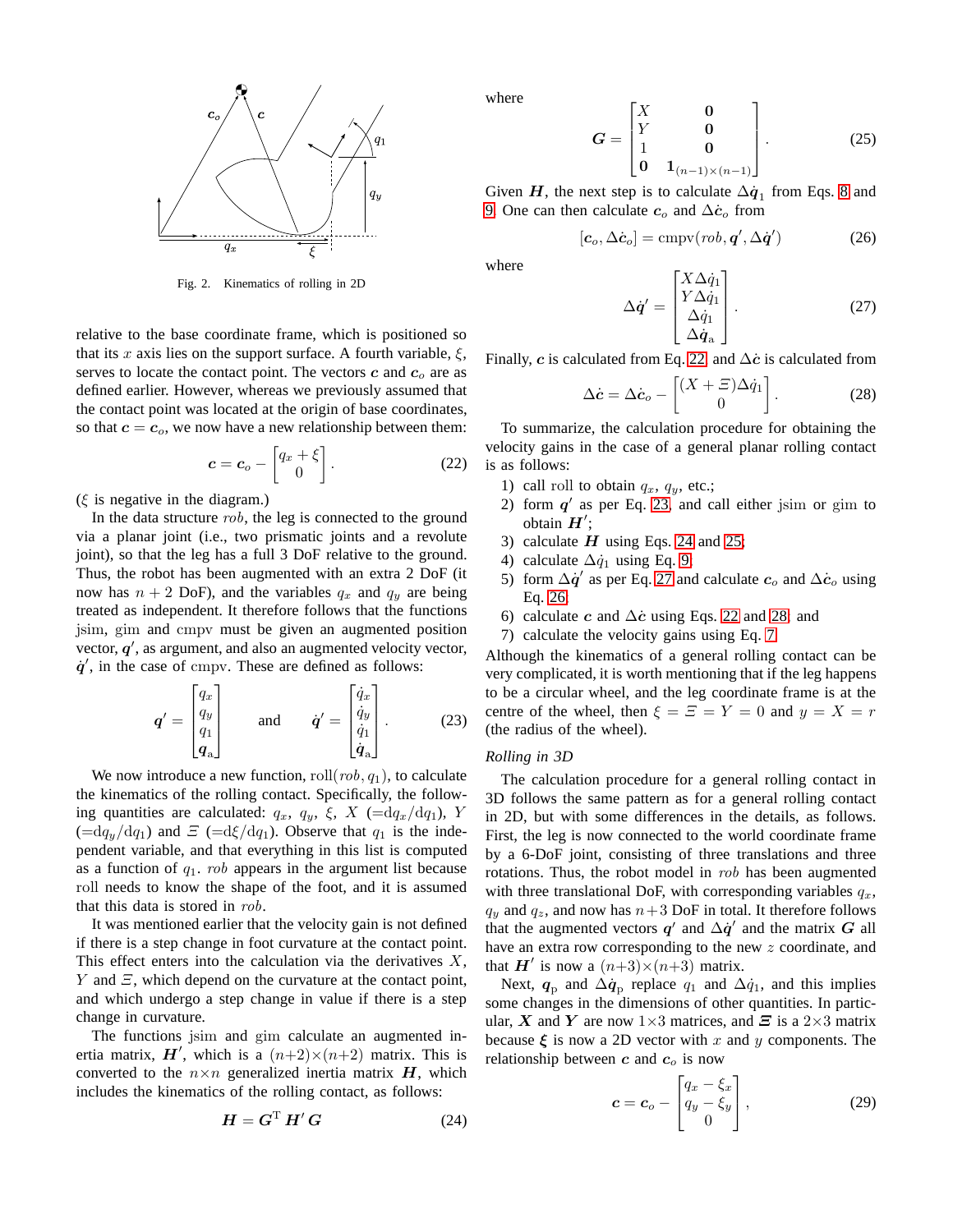and the relationship between  $\Delta \dot{c}$  and  $\Delta \dot{c}$  is

$$
\Delta \dot{\mathbf{c}} = \Delta \dot{\mathbf{c}}_o - \left[ \left( \begin{bmatrix} \mathbf{X} \\ \mathbf{Y} \end{bmatrix} + \boldsymbol{\Xi} \right) \Delta \dot{\mathbf{q}}_p \right]. \tag{30}
$$

Finally, roll $(rob, \boldsymbol{q}_p)$  must now calculate the quantities  $q_z$ and  $\boldsymbol{Z}$  ( $=\frac{dq_z}{dq_p}$ , a 1×3 matrix), but it can no longer calculate  $q_x$  and  $q_y$  because the rolling contact is nonholonomic. These variables must instead be calculated by integrating  $\dot{q}_x$ and  $\dot{q}_y$ , which can be calculated from  $X$ ,  $Y$  and  $\dot{q}_p$ . However, it turns out that this calculation is not necessary because the velocity gains do not depend on the values of these two variables, and they can be set to any arbitrary value, such as zero. (The same is also true of  $q_x$  in the planar rolling case.) Note, however, that the velocity gains do depend on the velocity variables  $\Delta \dot{q}_x$  and  $\Delta \dot{q}_y$ , which therefore must be calculated as described above.

If the leg happens to be a sphere, and the leg coordinate frame is located at the centre of the sphere, then  $\xi$ ,  $\Xi$  and  $Z$ are all zero, and  $q_z$  equals the radius of the sphere.

# VI. A DESIGN EXAMPLE

This section illustrates the use of velocity gain to design a planar triple pendulum that is good at balancing. Joints 2 and 3 in this mechanism are actuated, and joint 1 is passive.

Figure [3](#page-6-0) shows contour plots of the angular velocity gain for joints 2 and 3 of an initial design and an improved design of the triple pendulum, plotted against  $q_2$  from 0 to  $\pi$  and  $q_3$  from  $-\pi$  to  $\pi$ . The plot for negative values of  $q_2$  is identical to the one shown, rotated by  $180^\circ$  about  $(0,0)$ . The gain is independent of  $q_1$ , and the robot is straight when  $q_2 = q_3 = 0$ . The colours red, dark orange, light orange and yellow onwards can be regarded as bad, poor, OK and good. Brown corresponds to positive values, and the boundary between red and brown is the set of configurations where balancing is physically impossible using the chosen joint.

Graphs like these can be used as maps for a high-level controller, telling it which configurations are good for balancing and which are bad, and telling it also which joints, or combinations of joints, are most effective for maintaining balance in each region of configuration space.

The initial design consists of three identical links of length 0.3m and mass 0.5kg, the mass being concentrated at a point at the far end of each link. The improved design has link lengths of 0.2m, 0.25m and 0.35m, and masses of 0.7kg, 0.5kg and 0.3kg. As  $G_{\omega}$  is both mass- and scale-invariant, neither the absolute masses not the absolute link lengths matter: only the ratios are important.

The improved design was obtained by manually exploring the effects that parameter changes had on the velocity gains until a parameter set was found with significantly better gains. This is feasible when the mechanism is as simple as a triple pendulum. However, in general it is preferable to use an automated optimization process in which the designer supplies weights indicating the relative importance of each region of



Fig. 4. HyQ balancing on diametrically opposite legs (torso height 0.6m, leg configuration C in Table [I\)](#page-6-1)

<span id="page-5-0"></span>configuration space, plus information indicating which joints and joint combinations are to be used for balancing.

The graphs show that the improved design has better velocity gains in most of its configuration space, although there is a problem area in the vicinity of  $(\pi, 0)$  where the gain changes sign. This may or may not be an issue. For example, if  $q_2$  cannot get close to  $\pi$  because of motion limits then this region of configuration space is unreachable and the velocity gains in this region are irrelevant.

The graphs also show that joint 2 has a better velocity gain than joint 3 almost everywhere, and that the velocity gain of joint 2 improves with increasing angle. These results are no surprise: joint 2 moves more mass than joint 3, so it is hardly surprising that it has more effect on the CoM; and increasing  $q_2$  folds the robot so as to bring the CoM closer to the support point, so that  $|c|$  in the denominator of Eq. [7](#page-2-0) becomes smaller. The blue region in the graphs for joint 3 occur at configurations where the mechanism is curled up, and the CoM is relatively close to the support point.

An investigation of this kind can be used to analyze existing robots as well as design new ones. With an existing robot, one cannot alter the joint velocity gains, unless one is prepared to add masses here and there. However, one can compose maps like those in Figure [3](#page-6-0) to show which configurations are good for balancing and which are not, and to show which joints, or combinations of joints, are the best to use. Adding mass is not necessarily a bad idea: consider, for example, the balancing pole of a tightrope walker—a relatively small additional mass that improves substantially the artist's ability to balance. A velocity-gain analysis can show how much mass is needed, where best to put it, and how big an effect it will have.

# VII. HYQ BALANCING

This section presents an analysis of the balancing ability of the hydraulic quadruped HyQ [\[10\]](#page-7-11). It is proposed to make this robot balance on two diametrically opposite legs in postures like the one shown in Figure [4.](#page-5-0) Specifically, the two raised legs will be held in a fixed configuration, so that they behave like an extension of the torso, and the robot will balance by tipping the torso about a line joining the hip centres (the centres of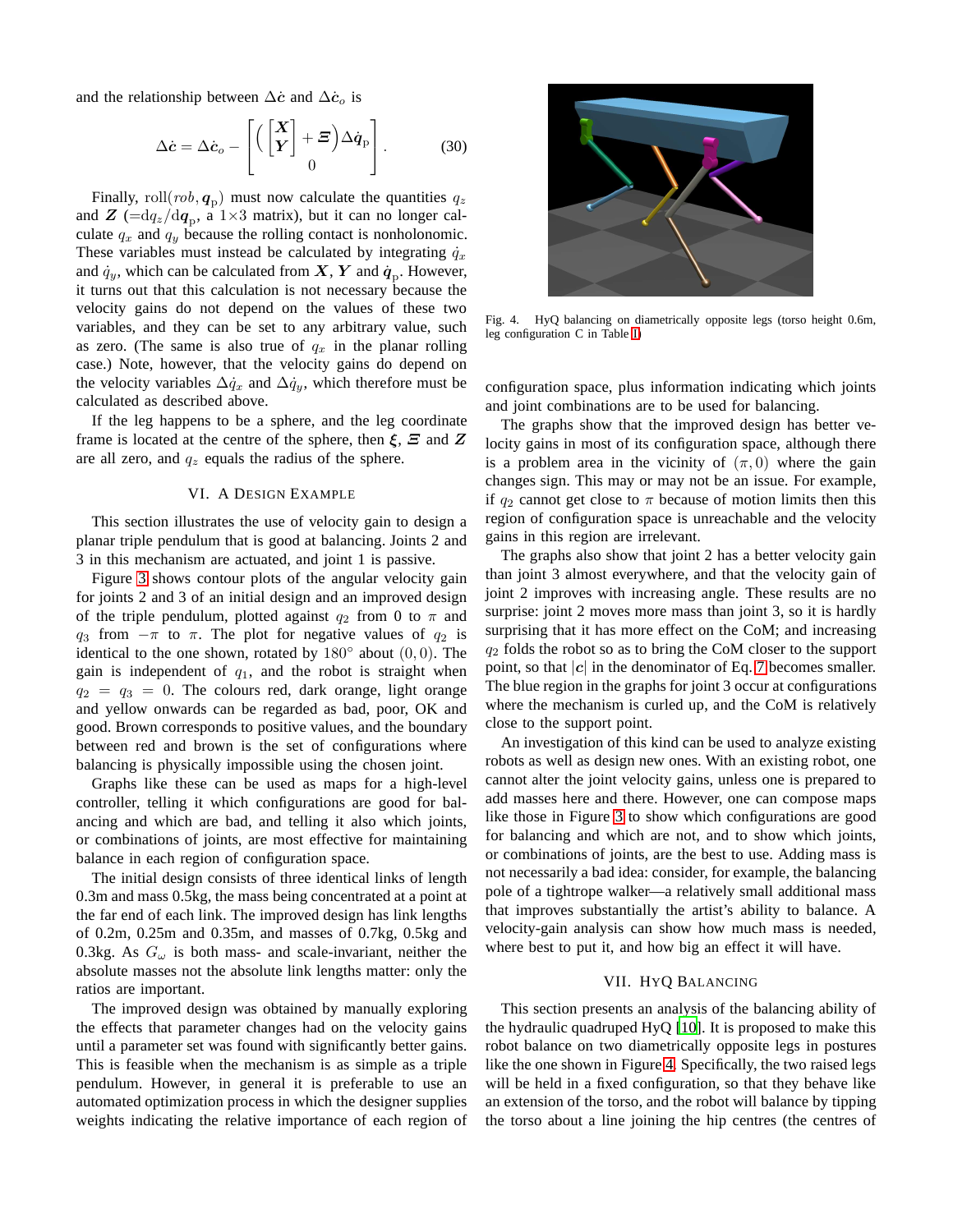

<span id="page-6-0"></span>Fig. 3. Contour plots of angular velocity gain  $(G_\omega)$  for joint 2 (left column) and joint 3 (right column) of an initial design (top row) and improved design (bottom row) of planar triple pendulum. Horizontal axis:  $q_2$ ; vertical axis:  $q_3$ ; contours: brown >0, red 0 to -0.06, others as shown in the top left plot.

the top cylinders in the figure) of the two supporting legs. The supporting feet are positioned directly below the hip centres. The available parameters are: the angles defining the posture of the raised legs, and the height of the torso above the ground. The latter is measured from the origin of the torso coordinate frame, which lies on the line of tipping.

To calculate the velocity gains of this robot, for the purpose of balancing in this particular manner, the first step is to define a kinematic mapping from the operational space of balancing to the joint space of the robot. The latter consists of the 12 revolute joints of the robot mechanism plus the torso's 6 DoF relative to the ground. The former consists of two virtual revolute joints: a rotation about the line joining the two supporting feet, with joint variable  $\theta_1$ , which represents the robot's passive freedom to fall over, and a rotation about the line joining the two supporting hip centres, with joint variable  $\theta_2$ , which represents the movement that the robot uses to balance. In effect, the kinematics function maps an inverted double pendulum onto the robot. The calculation of velocity gain then proceeds as explained in Section [II,](#page-0-1) but with the robot's dynamics expressed in terms of the virtual joint variables  $\theta_1$  and  $\theta_2$  instead of  $q_1$  and  $q_2$ .

Figure [5](#page-6-2) plots angular velocity gain against torso height for the raised-leg configurations listed in Table [I.](#page-6-1) These configurations are: (A) legs fully extended, pointing sideways;



Fig. 5. Angular velocity gain versus torso height (m) for the raised-leg configurations listed in Table [I](#page-6-1)

<span id="page-6-2"></span>

|           | left front leg |  |                                              | right hind leg |                                              |  |
|-----------|----------------|--|----------------------------------------------|----------------|----------------------------------------------|--|
| А         |                |  | $-90^{\circ}$ 10 <sup>°</sup> $-20^{\circ}$  |                | $-90^{\circ}$ $-10^{\circ}$ 20 <sup>°</sup>  |  |
| в         |                |  | $-90^{\circ}$ 70 <sup>°</sup> $-140^{\circ}$ |                | $-90^{\circ}$ $-70^{\circ}$ 140 <sup>°</sup> |  |
| $\subset$ | ∩∘             |  | $60^{\circ}$ $-120^{\circ}$                  | ∩∘             | $-60^{\circ}$ 120 <sup>°</sup>               |  |

<span id="page-6-1"></span>TABLE I RAISED-LEG CONFIGURATIONS

(B) legs fully retracted, pointing sideways; and (C) legs partly retracted, pointing down (as shown in Fig. [4\)](#page-5-0).

The first thing to notice about this graph is that there is a factor of 3 difference between the best and the worst